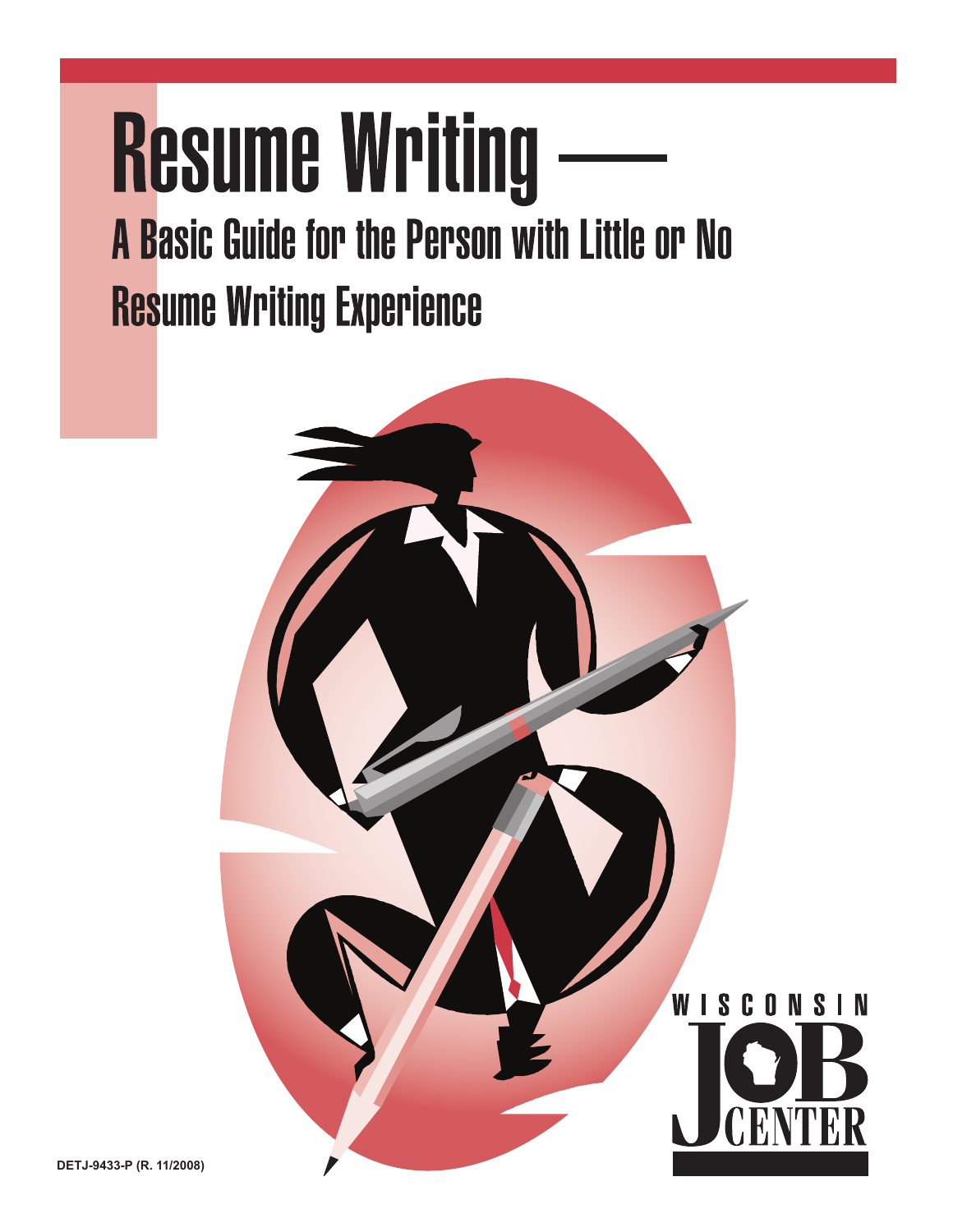## **Resume Writing – A Basic Guide**

for the person with little or no resume writing experience.

### **CONTENTS**

- When do you use a resume?
- Tips for good resumes
- Selecting information for your resume **page 2**
- A standard resume should include ... **page 3**
- Resume 1: Outline and example **page 4-5**
- Resume 2: Outline and example **page 6-7**
- Cover letter: Outline and example **page 8-9**
- Application letter: Outline and example **page 10-11**
- Resume checklist **page 12**

Resume worksheet **page 13-14**

10 tips for the effective resume

Electronic resumes and America's Talent Bank **page 15**



Resumes and application forms are two ways to provide employers with written evidence of your qualifications and skills. Generally, the same information appears on both a resume and an application form. The way it is presented differs.

Some employers prefer a resume and others require an application form. This booklet presents the basic information to include in your resume.

You want to apply for a job. Do you need a resume? That depends on the kind of job you're applying for.

### **RESUME REQUIRED**

- Professional, technical, administrative and managerial jobs.
- Sales positions.
- Secretarial, clerical, and other office jobs.

### **RESUME SOMETIMES REQUIRED**

Skilled jobs (Examples: Baker, Hotel Clerk, Electrician, Drafter, Welder)

### **RESUME NOT REQUIRED**

Unskilled, quick turnover jobs (Examples: Fast Food Server, Laborers, Machine Loader, Cannery Worker, etc.)

There are many ways of organizing a good resume. Depending on the job, you should choose the format that best highlights your skills, training, and experience.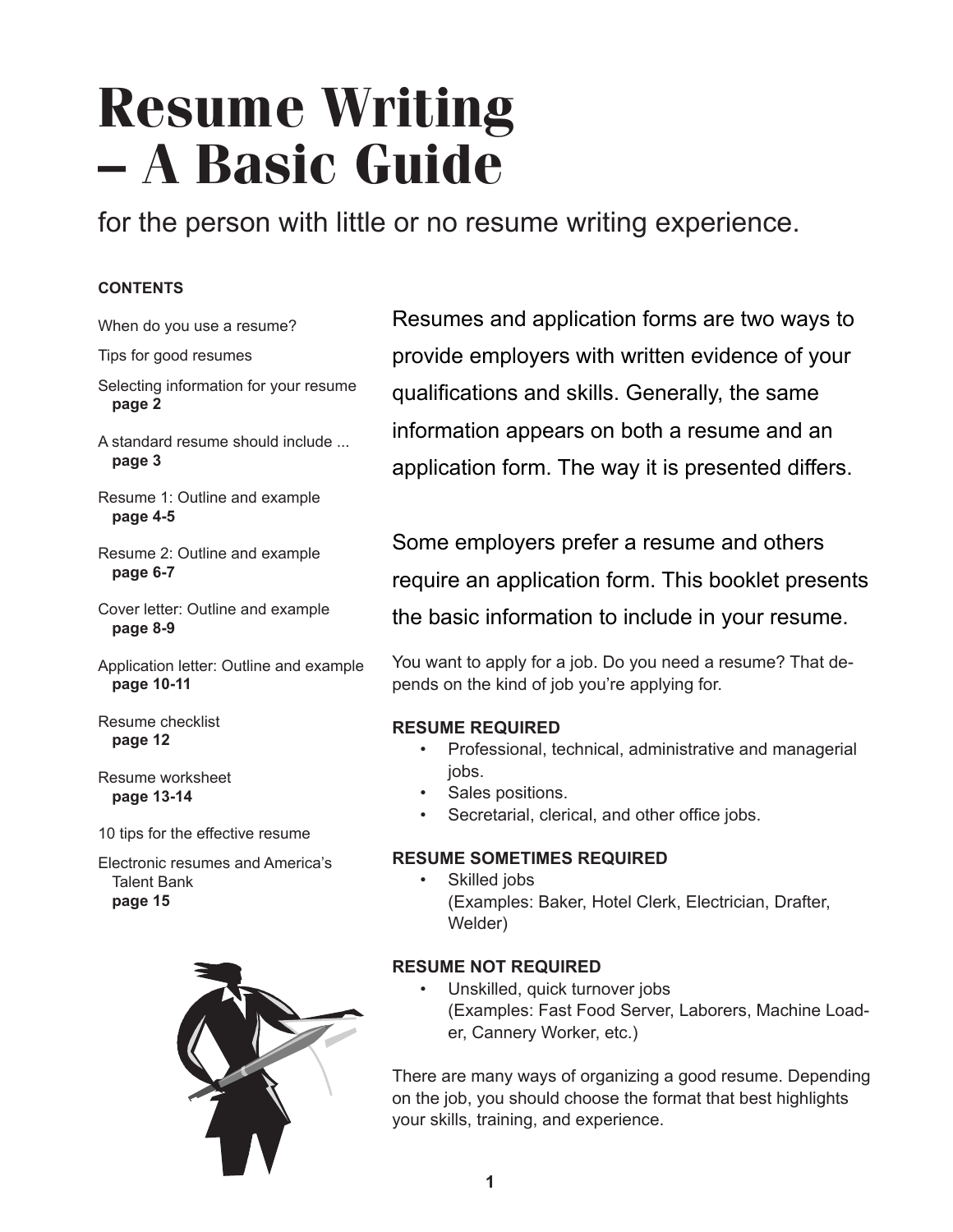A resume must be very easy to read so that an employer can see at a glance who you are, where you can be reached, what kind of work you can do, and why you're qualified for that kind of work.

A resume should be short, preferable one page typewritten. It must be error free. It includes honest, positive information that is related to your job goal.

A good resume will open the door for an interview.

### **When do you use a resume?**

- To respond to a want ad
- To give an employer more information about you than the job application gives
- To send to a company you'd like to work for
- To give to an interviewer so he or she will ask you about the positive things on your resume you want to talk about
- To leave with an employer after an interview as a reminder of your skills and abilities

### **Tips for good resumes**

You need two types of information to prepare your resume:

**1. Self information.** Completing a background and experience list will give you the self information required to prepare your resume.

- If you've worked before, list your jobs. Next, write down the work duties for the jobs you've listed. Now, think about the skills or talents it took to do each work duty. Write them down.
- List your hobbies, clubs you belong to, sports you've been involved in, church and school activities, and things that interest you. Look at the first item on your list. Think about the skills or talents



- Look at the abilities (talents) identified on your background and experience list. You have talents that you use everyday. Now, find out what JOBS can use your talents.
- Don't limit yourself. The important thing is not the job title, but the skills and abilities of the job.

**2. Job information.** Gather specific information on the job you're applying for. Here's what you need:

- Job duties (to match your skills to the skills needed to do the job). Get your job duties from the job announcement. If the job announcement or ad is vague, call the employer and ask for a description of job duties.
- Education and experience required (again, so you can match your education and experience with that required for the job).
- Hours and shifts usually worked.
- Pay range (make their top offer the minimum acceptable!).

### **Selecting information for your resume**

The best way to select information that belongs on your resume is to think like an employer. Ask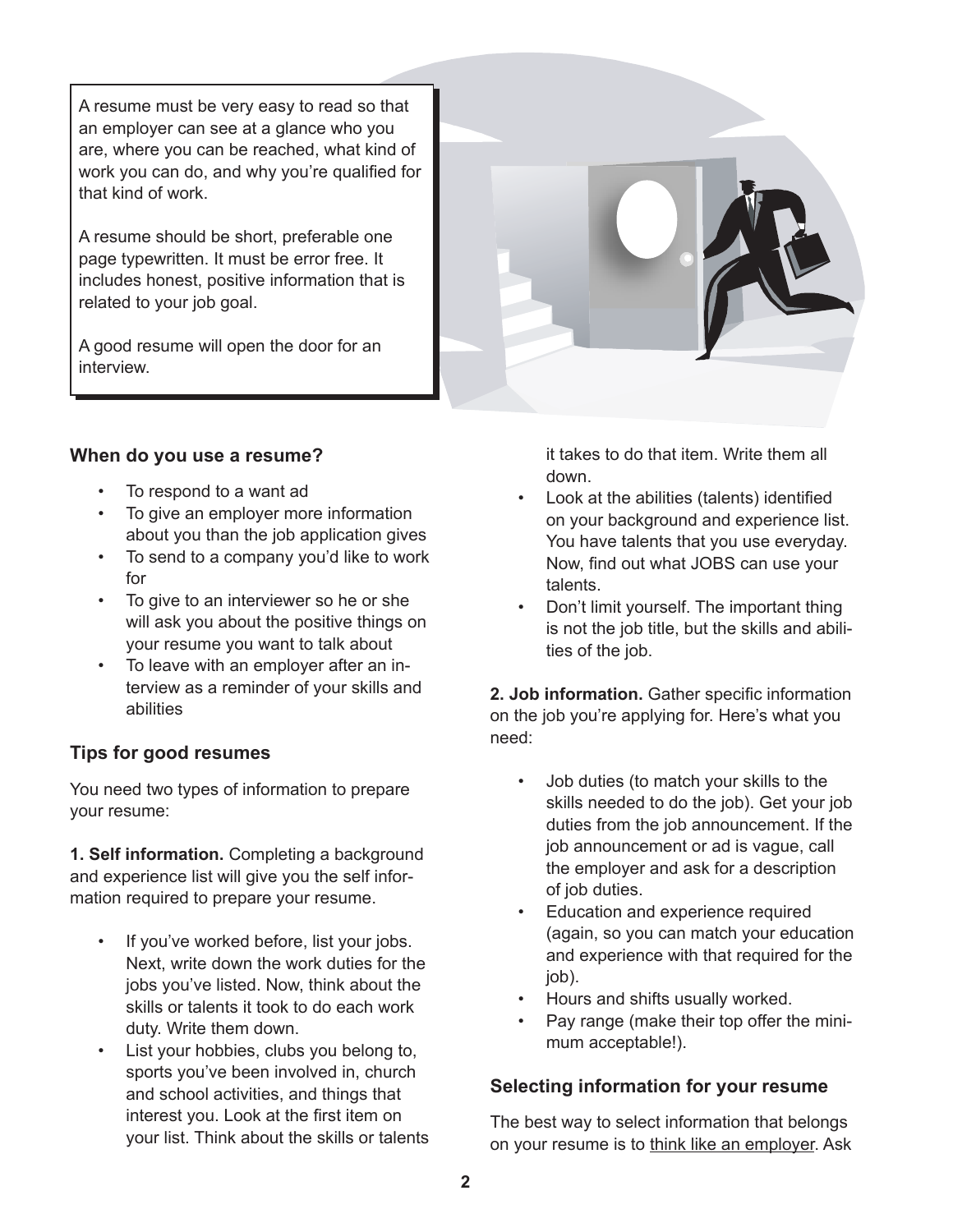yourself, "If I were hiring a person for this position, what training and experience would be related?" Give brief, specific, positive information that would be of interest to your next employer. Do not give unrelated or negative information.

### **A standard resume should include...**

### Contact information

Tell the employer your full name, street address, apartment number, city, state, zip code and telephone number (including area code).

### Employment goal or job objective

Tell the employer the specific job you are interested in. Good examples are, "An entry-level clerical position", "A customer-service position in the retail industry", or, "A manufacturing position utilizing my five years of quality control experience."

Avoid vague statements like, "A position with growth potential", or, "A challenging position with a stable company." Remember, keep it simple and to the point.

### Summary of Qualifications

Tell the employer your major selling points in 3-5 lines. Be brief, summarize, give facts — not opinions. *(This section is optional)*

### Work Experience or Work History

Tell the employer about your work experience in one of two ways — either by job titles and dates, or by functions and skills. Later in the publication you will see outlines and sample resumes which will help you decide which way would work best for you.

### **Education**

Tell the employer about any job-related training or education. List your most recent training first.

If you are a recent graduate with little work experience, you might want to list the following information before your work history: the name of the school, the degree or certificate received, dates, course titles related to your job goal, scholarships, honors, grades, and extracurricular activities.

If you have been working for over five years, you don't need to give as much information about your education. Name the school, city, state, degree or certificate, or course work and dates (dates are optional).

Include your high school unless you have a higher degree. Never include your grade school or middle school.

### **Military Experience**

Tell the employer the branch of service, your highest rank, type of discharge, and date of separation. List any special assignments, duties, clearances, collateral duties, and decorations that relate to the job that you are seeking. Technical military training can be listed under the Education heading on your resume. (A Military heading is only listed if you have military experience.)

### Special Skills and Abilities

Tell the employer any other information you feel might help you. *(This section is optional.)*  You might want to include information about knowledge of foreign languages, volunteer or leisure activities, memberships in professional organizations, special skills such as typing, computers, machines you can operate, licenses or certificates you possess. Do not provide personal information such as your age, sex, marital status, or handicaps.

### References

Tell the employer simply that, "References are available upon request," or, "References gladly furnished upon request." Do not list references on your resume. Instead, have them typed on a separate sheet of paper and have them available if the employer asks for them. You should have three to five references listed. They should be people who know you and your work — not your relatives. Be sure to get each person's permission to use him or her as a reference.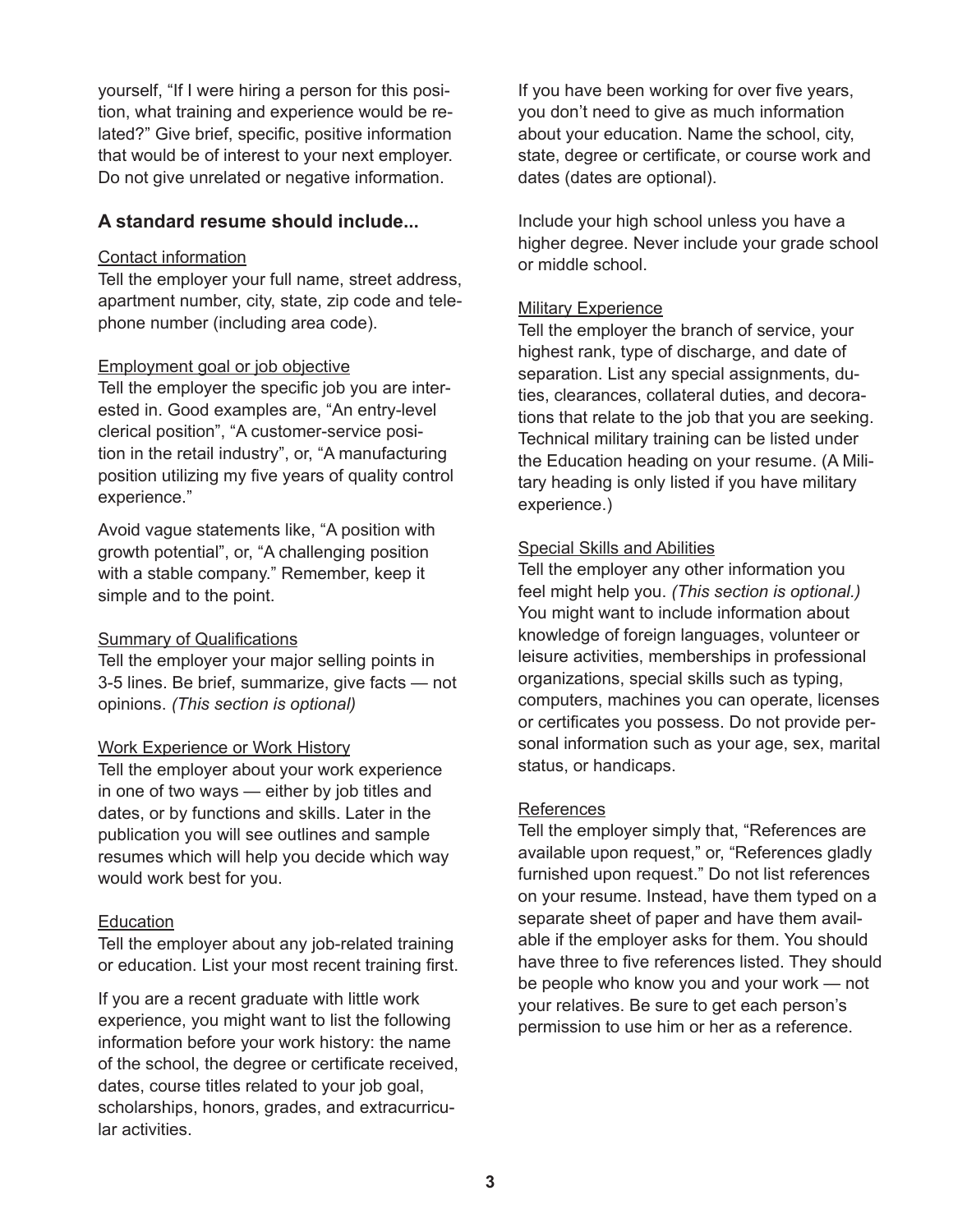### **Resume Outlines and Examples**

The following pages have outlines and examples of two of the most commonly used basic resumes.

**Example 1** lists each job separately, starting with your most recent job and working backward. Specific information is given about each job.

### **Example 1 Outline**

First Name, Middle Initial, Last Name Street Address, Apt. No. City, State, Zip Code Area Code/Telephone Number

### **Employment Objective**

Tell the employer the specific position you are interested in.

### **Summary of Qualifications**

A brief summary of your best selling points

### **Work History**

Company Name City, State City, State Dates of employment

Your Job Title

Describe your duties, skills, responsibilities:

- State your major accomplishments, achievements, skill area.
- Start each with an action verb; try to keep each to 1-2 lines.
- Use an asterisk (\*), dash (-), or bullet (•) to draw attention to each statement.
- Give specific results to show your qualifications.
- List your most important accomplishments first.

(Use the above format for additional employers. Start with your most recent job and work backward. Give the most space to more recent and more relevant work.)

|              |             | <b>Education</b>                                   |                           |
|--------------|-------------|----------------------------------------------------|---------------------------|
| School       | City, State | Degree                                             | Dates attended (optional) |
|              |             | <b>Military (Optional)</b>                         |                           |
| Branch, rank |             | Type of discharge (optional)                       | Dates served (optional)   |
|              |             | <b>Special Skills and Abilities</b>                |                           |
|              |             | Interests, hobbies, foreign languages, clubs, etc. |                           |
|              |             |                                                    |                           |

### **References**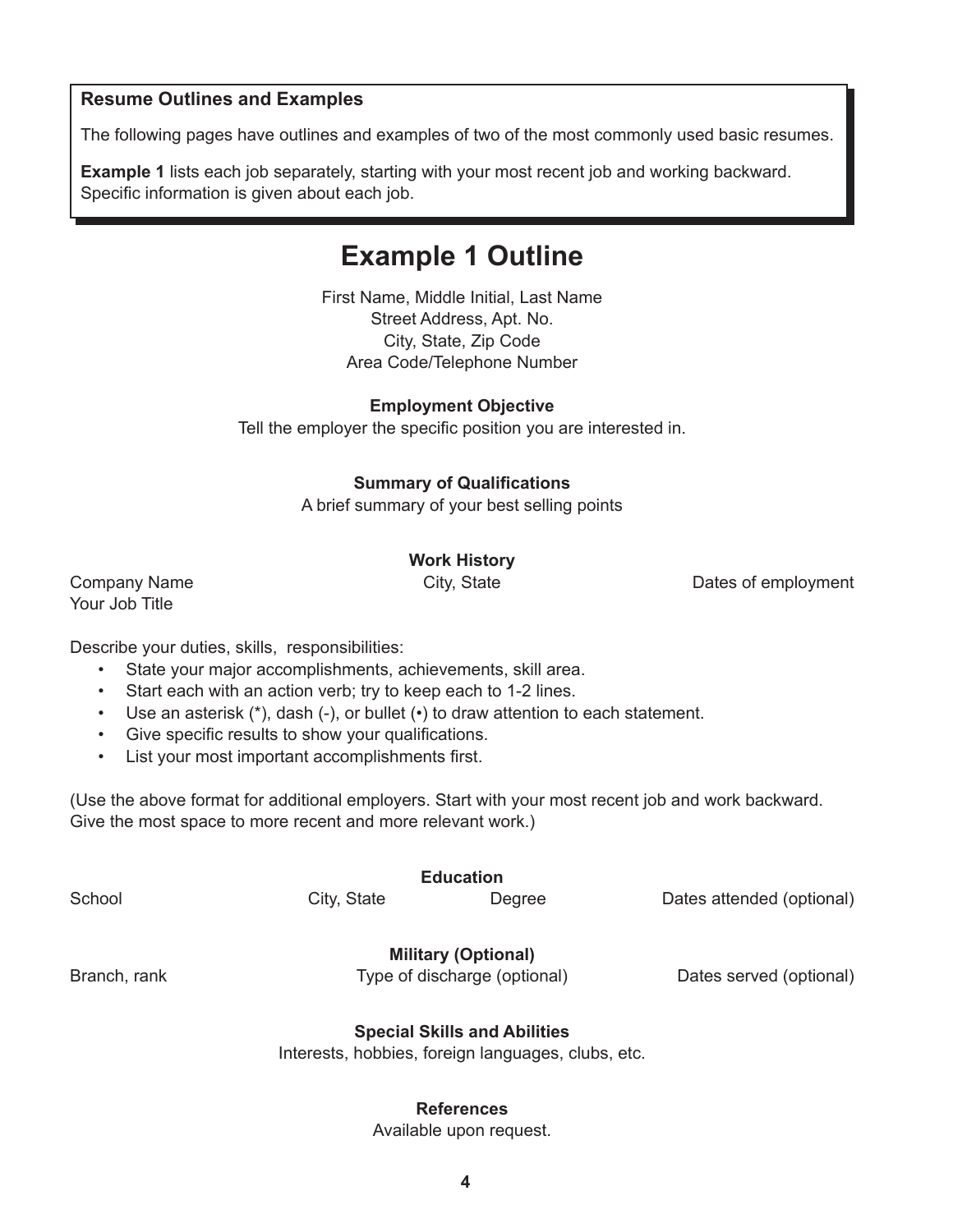### 1234 Major Street

**Example 1 Resume**

Tammy P. Farrell

Stevens Point, Wisconsin 54481 715/555-4444

#### **Employment Objective**

Seeking a position as a retail sales clerk.

#### **Summary of Qualifications**

Five years successful experience in direct retail sales. Excellent communication skills; sincere commitment to providing quality customer service.

#### **Work History**

ShopWell Stevens Point, Wisconsin 2001-present Sales Associate

Assisted customers with item selection, operated computerized cash register, balanced cash register daily, monitored inventory and stocked shelves.

- Set new monthly sales record, surpassing all sales associates for any given month in company history.
- Accurately balanced cash register daily. Never was short.
- Maintained detailed paperwork for inventory control. Operated automated inventory equipment.
- Handled customer problems with patience and sensitivity.
- Promoted to sales associate lead worker after one year. Trained new associates.

PickRite **Rosholt, Wisconsin** 2001 **Rosholt**, Wisconsin

Sales Clerk

Operated computerized cash register and automated scanning equipment for the local branch of a large department store chain.

- Worked cash register and scanning equipment in all departments.
- Conducted inventories. Reconciled counts against inventory control systems.
- Entered data into computer for special orders.
- Received customer service and inventory control training.
- Trained two new sales clerks.

### **Education**

Rosholt Senior High School Rosholt, Wisconsin Diploma 1996 graduate

#### **Military (Optional)**

US Army **Honorable Discharge 1996-1999** Honorable Discharge

#### **Special Skills and Abilities**

Able to speak, read and write Spanish

#### **References**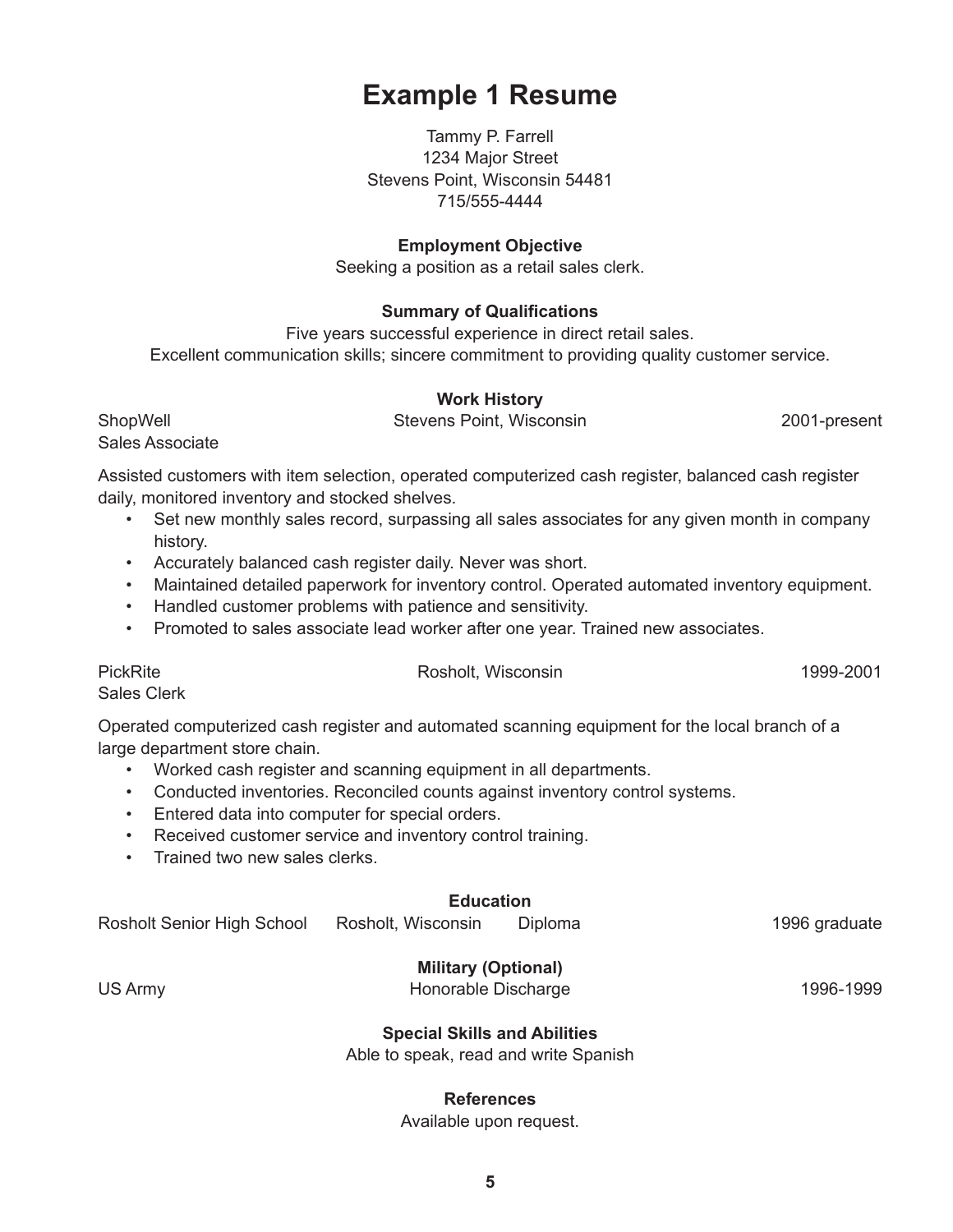### **Resume Outlines and Examples**

**Example 2** lists the 3-5 skill areas or functions you performed that are related to your present job goal, briefly describing the work you've done within each area. Very little attention is given to when and where.

### **Example 2 Outline**

First Name, Middle Initial, Last Name Street Address, Apt. No. City, State, Zip Code Area Code/Telephone Number

**Employment Objective**

Tell the employer the specific position you are interested in.

### **Prior Experience**

Major skill areas or functions (list 3-5)

- bulleted skills, successes or accomplishments
- short phrases that start with verbs
- result-oriented statements

(Use the above format for additional skill areas or functions.)

| <b>Company Name</b><br><b>Job Title</b> |                                                                 | <b>Work History</b><br>City, State                                                        | Dates of employment       |
|-----------------------------------------|-----------------------------------------------------------------|-------------------------------------------------------------------------------------------|---------------------------|
|                                         | (Use the above format for additional skill areas or functions.) |                                                                                           |                           |
|                                         |                                                                 | <b>Education</b>                                                                          |                           |
| Degree                                  | School                                                          | City, State                                                                               | Dates attended (optional) |
| Branch, rank                            |                                                                 | <b>Military (Optional)</b><br>Type of discharge (optional)                                | Dates served (optional)   |
|                                         |                                                                 | <b>Special Skills and Abilities</b><br>Interests, hobbies, foreign languages, clubs, etc. |                           |

### **References**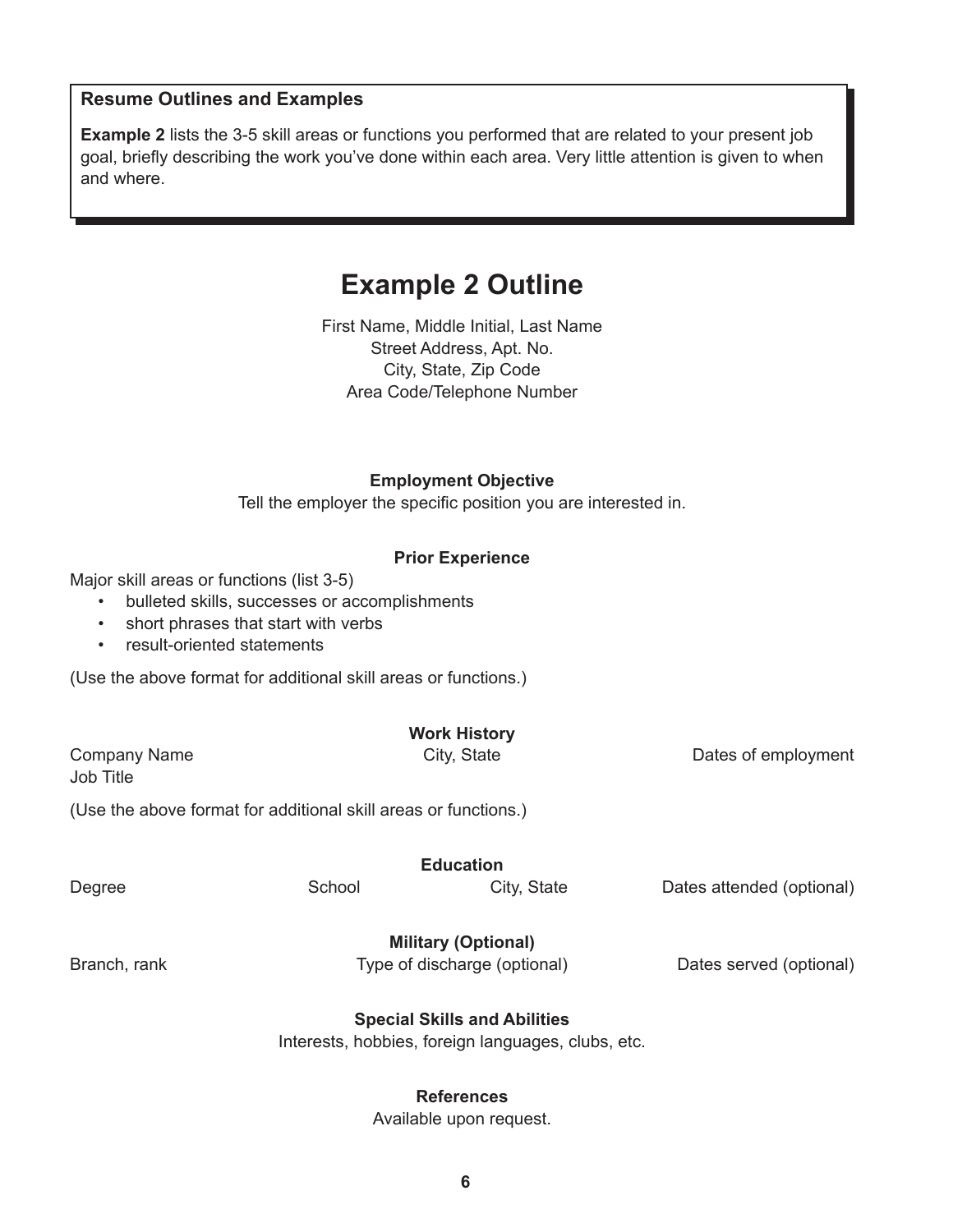### **Example 2 Resume**

Tammy P. Farrell 1234 Major Street Stevens Point, Wisconsin 54481 715/555-4444

### **Employment Objective**

Retail salesperson

### **Prior Experience**

#### **Sales**

- Set new monthly sales record, surpassing all sales associates for any given month in company history.
- Worked cash register and scanning equipment in all departments.
- Set-up advertising signs and displays to increase sales.

### **Customer Service**

- Handled customer problems with patience and sensitivity.
- Greeted customers and assisted them with item selection.
- Answered customers' telephone and in-person inquiries.

### **Record Keeping**

- Conducted inventories. Reconciled counts against inventory control systems.
- Entered data into computer for special orders.
- Kept layaway records current.

|                                       |            | <b>Work History</b>                                                          |               |
|---------------------------------------|------------|------------------------------------------------------------------------------|---------------|
| ShopWell<br>Sales Associate           |            | Stevens Point, Wisconsin                                                     | 2001-present  |
| <b>PickRite</b><br><b>Sales Clerk</b> |            | Rosholt, Wisconsin                                                           | 1999-2001     |
|                                       |            | <b>Education</b>                                                             |               |
| Diploma                               | Rosholt HS | Rosholt, Wisconsin                                                           | 1996 graduate |
| US Army                               |            | <b>Military (Optional)</b><br>Honorable Discharge                            | 1996-1999     |
|                                       |            | <b>Special Skills and Abilities</b><br>Able to speak, read and write Spanish |               |
|                                       |            |                                                                              |               |

### **References**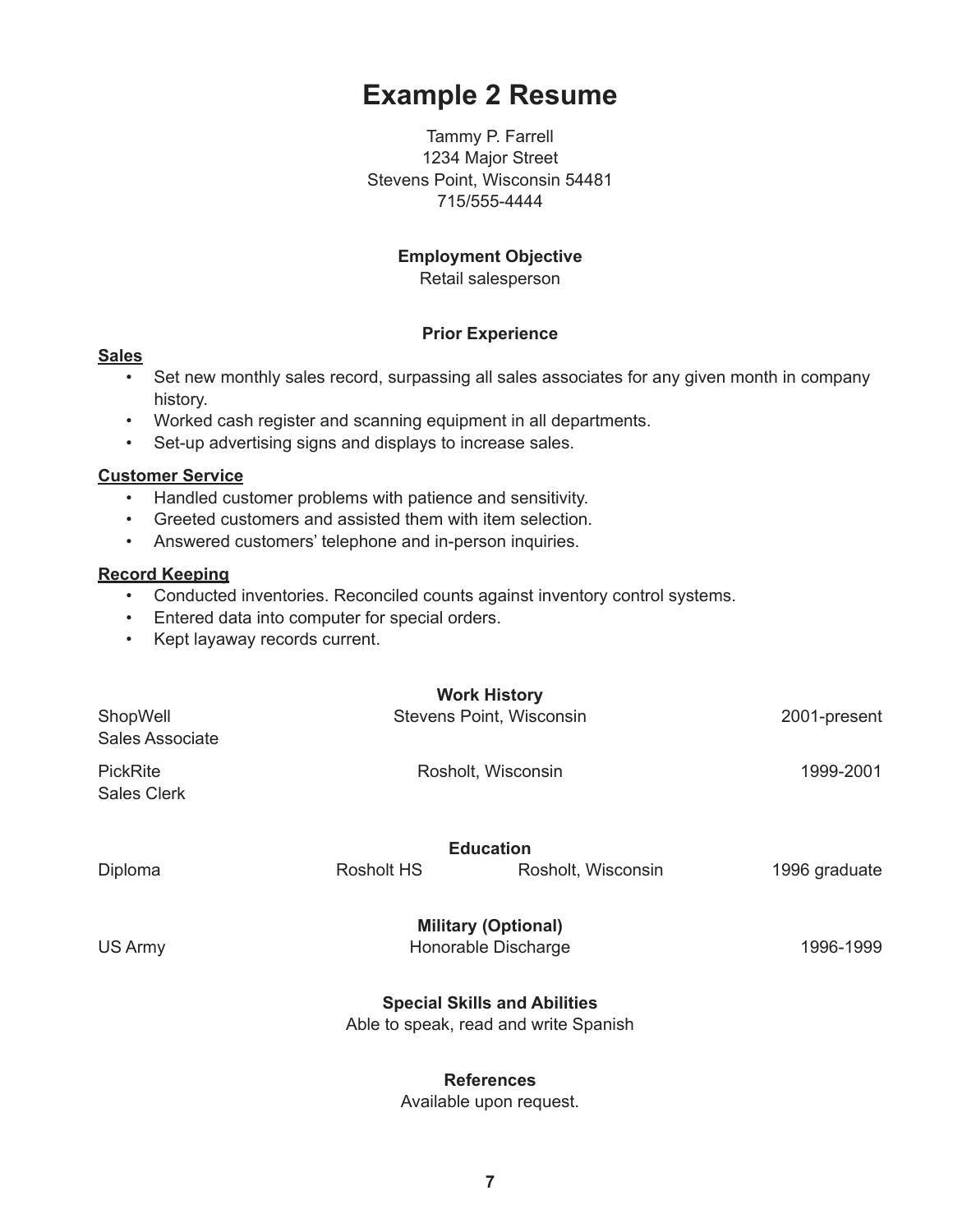### **Cover Letter**

Most employers prefer that a resume be mailed with a letter of introduction. This letter is called a cover letter. A cover letter should tell the employer which position you are interested in and why you are qualified for the position.

It should cover 1/3 to 2/3 of an 8-1/2" x 11" sheet of paper and should be on the same size, grade, and color of paper as your resume. It is best to use a personal computer, word processor or typewriter to write your cover letter. Some information in your cover letter may also be on your resume; it is all right to have some overlapping information. Be sure your letter does not have spelling, grammatical or punctuation errors. Have another person proofread it before you mail it.

### **Cover Letter Outline**

Your Current Street Address City, State, Zip Code Telephone Number Today's Date

### **TWO LINES OF SPACE**

Name of Individual Official Title Name of Company Mailing Address City, State, Zip Code

### **ONE LINE OF SPACE**

Dear Mr./Ms.:

### **ONE LINE OF SPACE**

### **Paragraph 1 - The Opening/Your Introduction**

- 1. Give your reason for writing the letter.
- 2. Tell the employer the position in which you are interested.
- 3. Tell where you found out about the job opening.

### **ONE LINE OF SPACE**

### **Paragraph 2 - The Body/Your Hook**

- 1. This is 1-2 paragraphs that tell the employer why you are qualified to do the job.
- 2. Include information about your education, work experience, job-related skills, accomplishments, personality, availability, etc., that relates to the employer's needs and the position for which you are applying.
- 3. Keep this section brief; give only the highlights of qualifications.

### **ONE LINE OF SPACE**

### **Paragraph 3 - The Closing**

- 1. Tell the employer you are interested in interviewing for the available position.
- 2. Thank the employer for considering you for the position.

### **ONE LINE OF SPACE**

Sincerely,

### **THREE LINES OF SPACE**

Your signature in ink Your name typed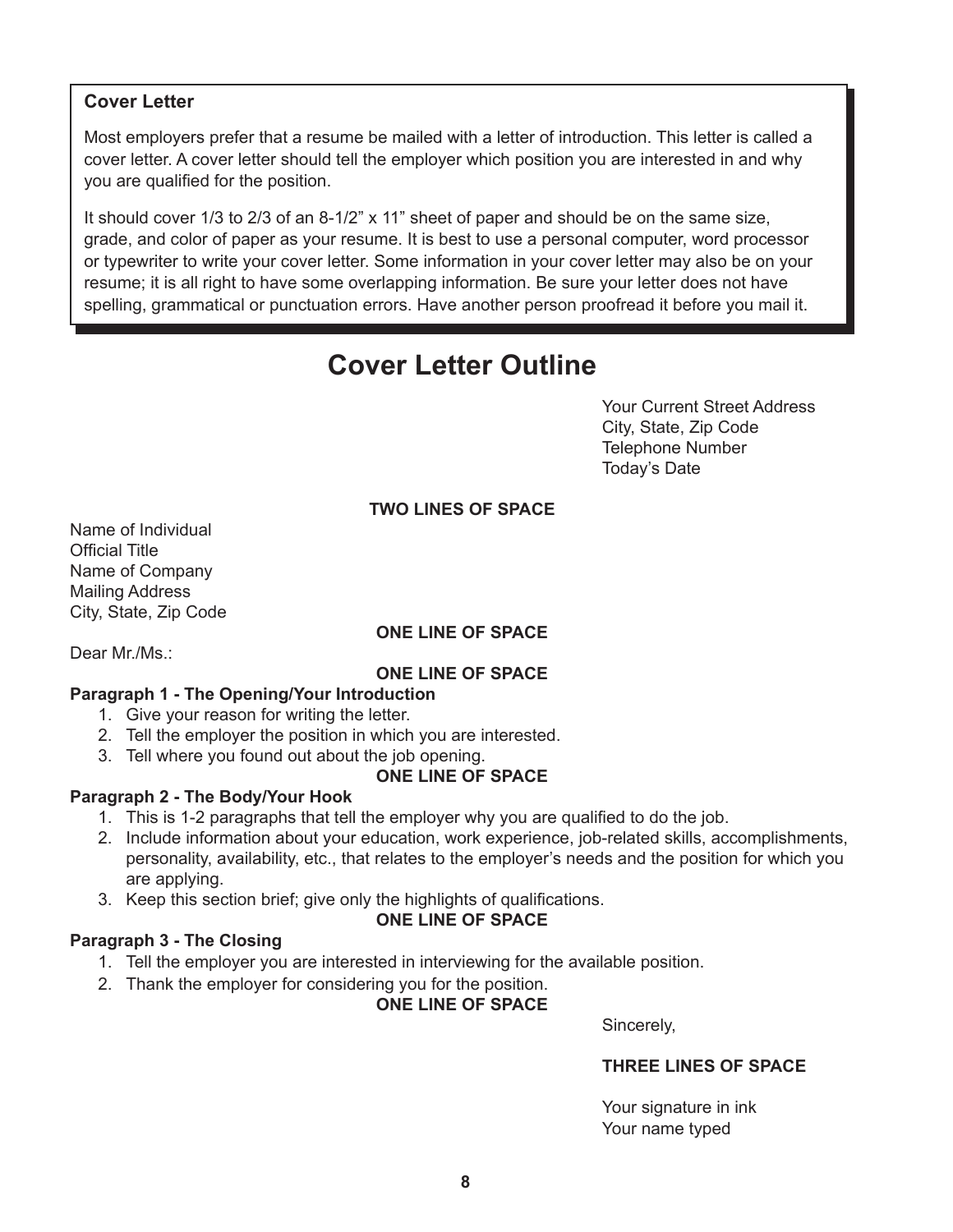### **Cover Letter Example**

1234 Major Street Stevens Point, WI 54481 715/555-4444 January 5, 2002

Ms. Judy David Store Manager Michael's on the Mall 5678 Minor Street Stevens Point, WI 54481

Dear Ms. David:

The position you listed on JobNet at your store in Stevens Point for an experienced Retail Salesperson is one I am very interested in and for which I am very well qualified.

For the past three years I have worked as a salesperson in retail stores in the area. I have operated computerized cash registers and automated inventory control systems. I bring experience in stocking shelves, reconciling inventory levels, marking merchandise, balancing cash registers and handling customer comments and requests.

I enjoy providing friendly service to customers. My store manager once told me that my desire to help customers kept them coming back. During one month, my sales totals set a company record.

I have enclosed my resume for your review. I am very interested in the position you have available and look forward to meeting with you to further discuss my set of qualifications.

Sincerely,

Tammy Farrell

**Enclosure**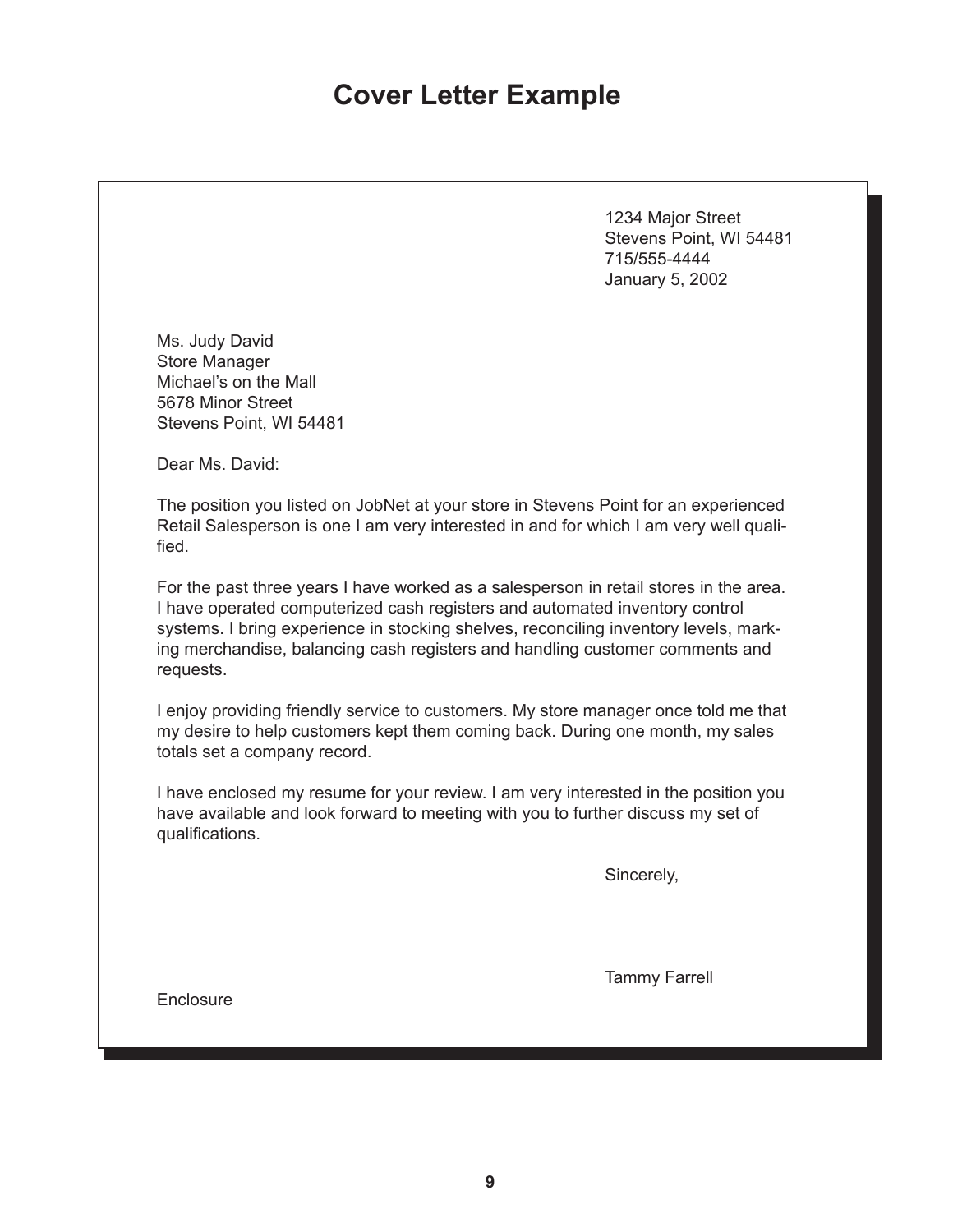### **Application Letter: An Alternative to a Resume**

In some situations, a traditional resume might not be the best way to contact an employer. Depending on the employer's preference, the field of work and your qualifications, you may want to use a Letter of Application.

This is a personal letter you write to an employer that tells which position you are interested in and why you are qualified for that position. It should fill 1/2 to 2/3 of an 8-1/2" x 11" sheet of white or light-colored bond paper. It must be error free. Have another person look it over to make sure it is perfect before you mail it.

An outline and a sample for a Letter of Application follow.

### **Application Letter Outline**

Your Current Street Address City, State, Zip Code Telephone Number Today's Date

### **TWO LINES OF SPACE**

Name of Individual Official Title Name of Company Mailing Address City, State, Zip Code

### **ONE LINE OF SPACE**

Dear Mr./Ms.:

### **ONE LINE OF SPACE**

**Introduction:** Tell the employer what position you are applying for and how you learned of the opening. **ONE LINE OF SPACE**

**Body:** Tell the employer why you are qualified for the job. Include information about your education, work experience, job-related skills, accomplishments, personality, availability, etc., that relate to the employer's needs and the position for which you are applying.

### **ONE LINE OF SPACE**

**Closing:** Ask for an interview.

### **ONE LINE OF SPACE**

Sincerely,

#### **THREE LINES OF SPACE**

Your signature in ink Your name typed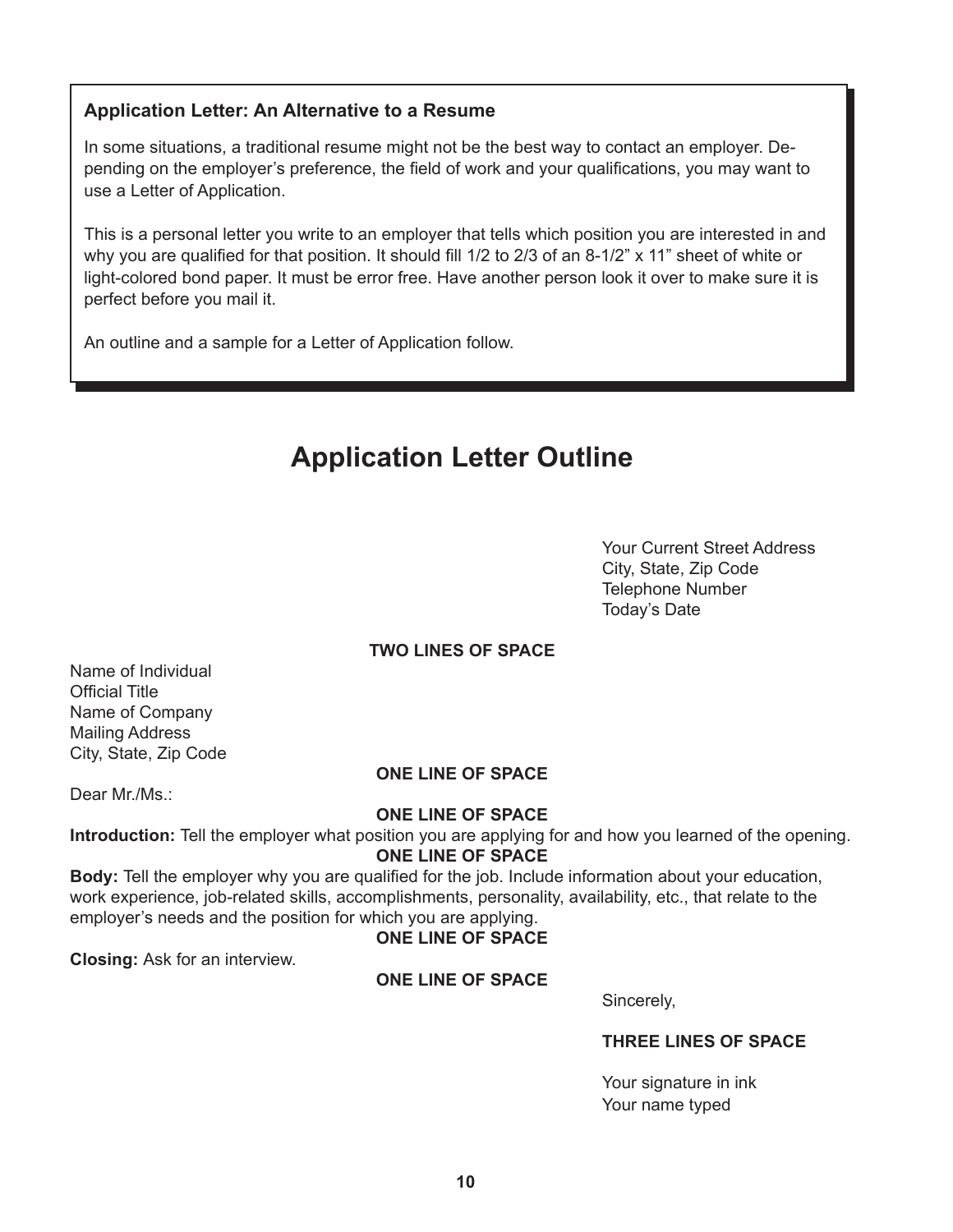### **Application Letter Example**

1234 Major Street Stevens Point, WI 54481 715/555-4444 January 5, 2002

Ms. Judy David Store Manager Michael's on the Mall 5678 Minor Street Stevens Point, WI 54481

Dear Ms. David:

Please consider this letter my application for the Retail Salesperson position listed on JobNet in Stevens Point. I believe I am qualified for this position.

With over three years experience as a retail sales clerk, I have demonstrated my abilities to operate computerized cash registers, accurately monitor inventory levels, and provide quality, friendly service to customers.

In my most recent position, I set a new monthly sales record, surpassing all sales associates for any given month in company history. After one year, I was promoted to head sales associate. I really enjoy retail sales.

I would appreciate an interview with you to further discuss my qualifications.

Sincerely,

Tammy Farrell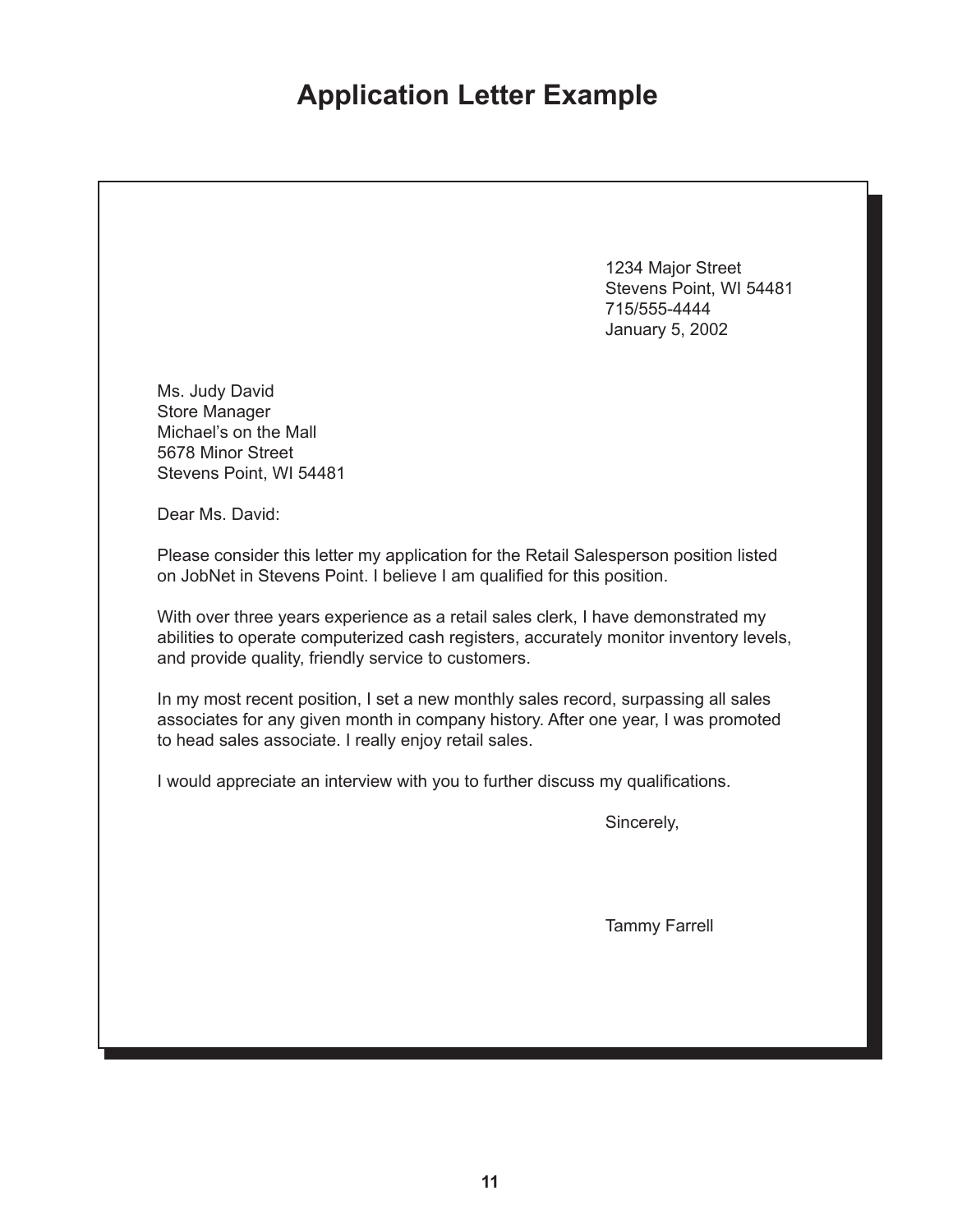### **Resume Checklist**

- $\Box$  Use 8-1/2" x 11" paper, 1-2 pages
- $\Box$  Choose ivory, white, cream, buff or light gray paper
- $\Box$  Use personal computer, word processor, typewriter or typesetting
- $\Box$  Keep margins 1" wide at sides and bottom
- $\Box$  Check for and correct any spelling, punctuation, typing or grammatical errors
- $\Box$  Write short and to-the-point statements
- $\Box$  Keep it brief; write a summary, not a life history!
- $\Box$  Use short phrases beginning with action words to demonstrate accomplishments and results
- $\Box$  Provide positive and honest information
- $\Box$  Use a simple, professional, easy-to-read style
- $\Box$  Have others look it over to make sure it's perfect
- $\Box$  Leave off personal information such as height, weight, age, sex, marital status



- $\Box$  Emphasize important information by underlining or using capital letters when appropriate, but don't overdo it
- $\Box$  Don't list wages, company street addresses, references, salary requirements, personal problems
- $\Box$  Provide examples of your qualifications
- $\Box$  Look at your resume through the eyes of an employer and ask yourself, "If I were an employer, would I want to interview this person?"

### **Application forms**

Resumes are required for some jobs, and are sometimes required for other jobs. An employer may have you complete an application form instead of submitting a resume. On some occasions, an employer may ask you to complete an application in addition to your resume.

When you fill out an application form, make sure you fill it out completely and follow all instructions. Do not omit any requested information and make sure that the information you provide is correct.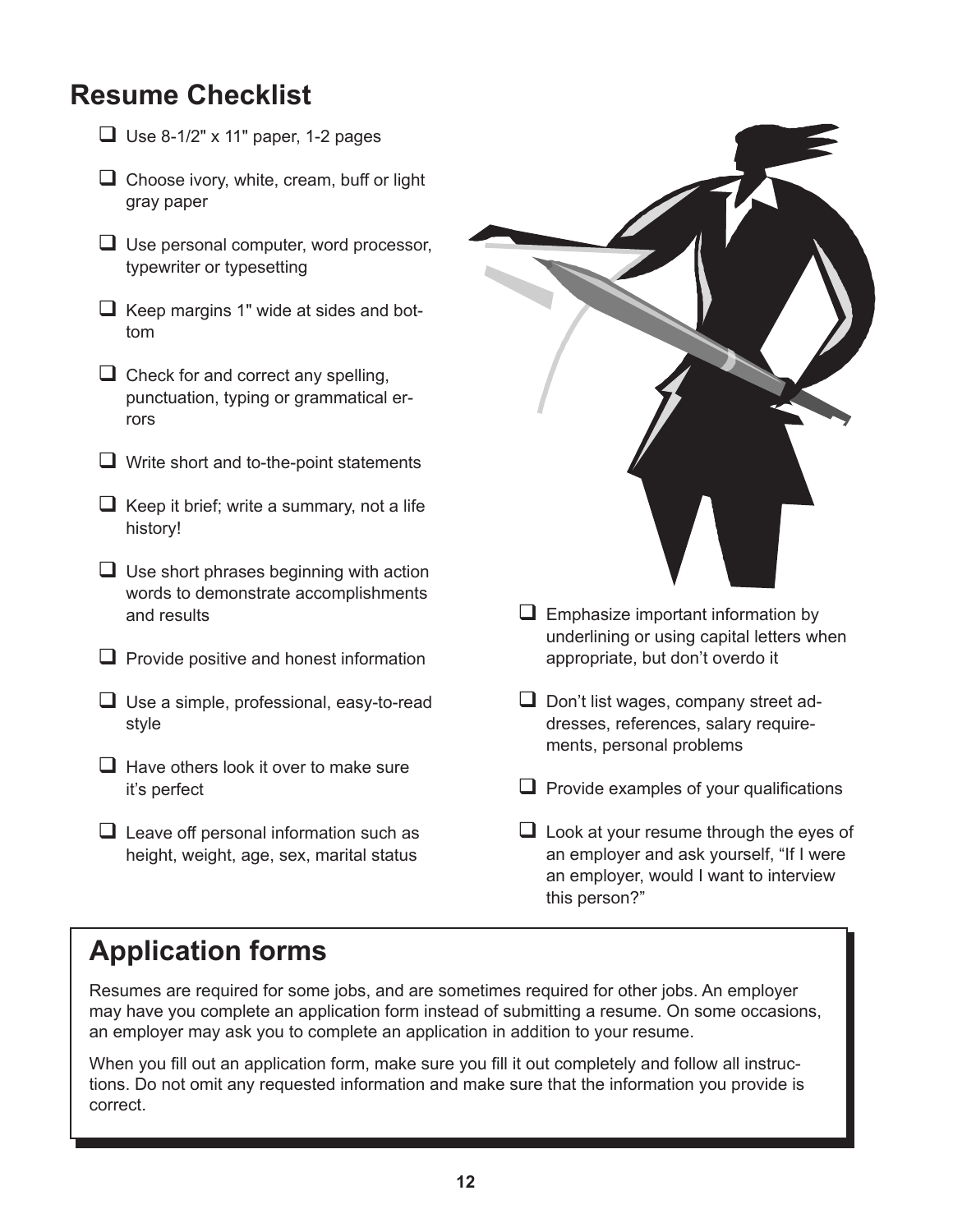### **Resume Worksheet**

Step 1: Read this brochure. Step 2: Review the samples provided in this brochure. Step 3: Tear out and complete this worksheet **Step 4:** Write your resume using the information from your worksheet. Step 5: Check it for errors. Have others check it, too. Step 6: Have your resume word processed, typed, or typeset. Step 7: You're ready! Now USE YOUR RESUME!

Address

### **EMPLOYMENT OBJECTIVE** (optional)

### 

### **WORK EXPERIENCE:** List most recent jobs first.

Job Duties/Accomplishments: Washington and Contract to the United States of the United States of the United States of the United States of the United States of the United States of the United States of the United States of

| Company Name:                       |
|-------------------------------------|
| City, State:                        |
| Dates of Employment (year to year): |

Job Duties/Accomplishments: We are a series of the series of the series of the series of the series of the series of the series of the series of the series of the series of the series of the series of the series of the ser

City, State:

Dates of Employment (year to year): Dates of Employment (year to year):

<u> 1989 - Johann Barbara, margaret eta idazlearia (h. 1989).</u>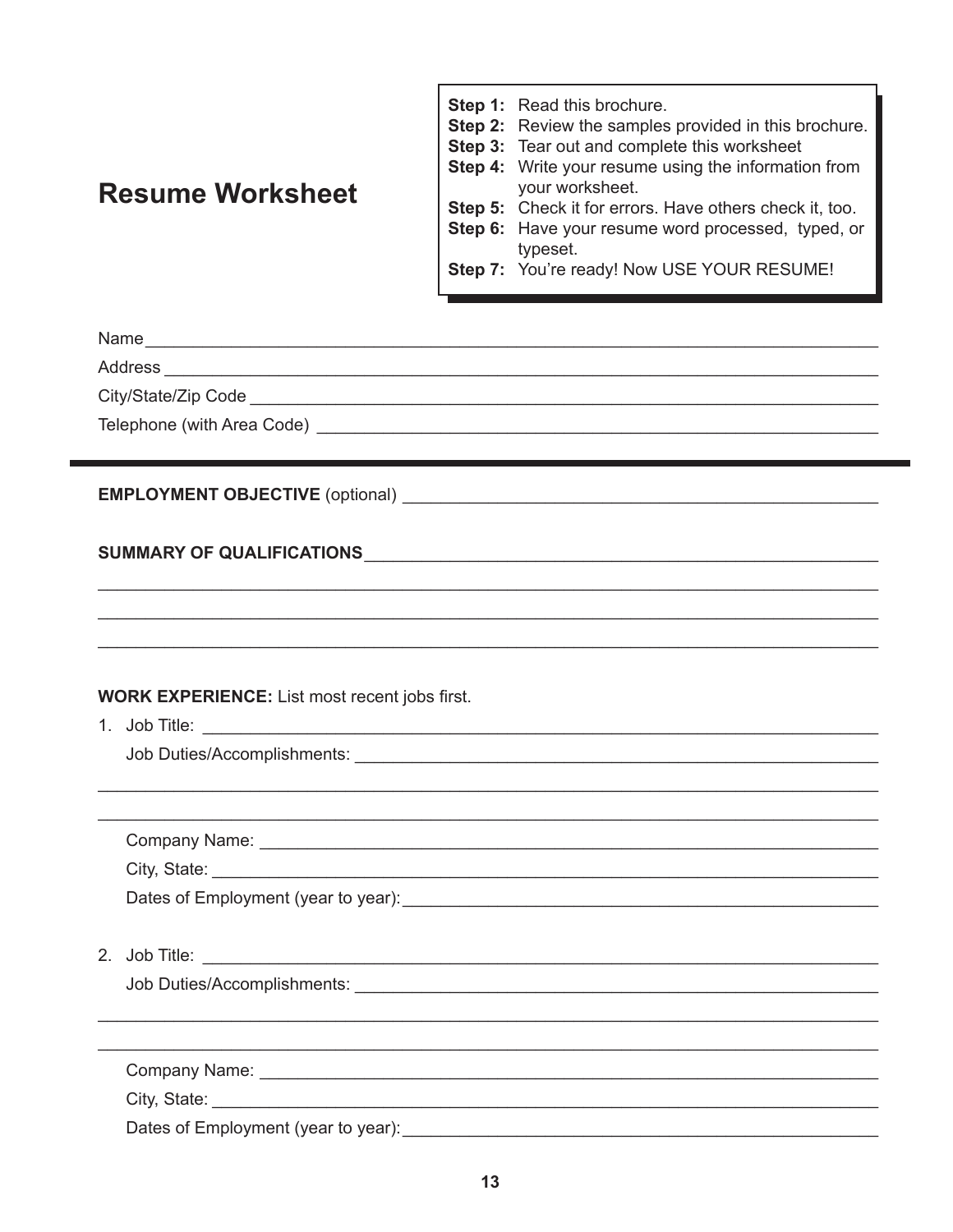### 3. Job Title: The Commission of the Commission of the Commission of the Commission of the Commission of the Commission of the Commission of the Commission of the Commission of the Commission of the Commission of the Commis

City, State: <u>City, State:</u> City, State: City, State: City, State: City, State: City, State: City, City, City, City, City, City, City, City, City, City, City, City, City, City, City, City, City, City, City, City, City, Cit

Dates of Employment (year to year): Dates of Employment (year to year):

### SPECIAL SKILLS AND ABILITIES: THE STATE OF STATE OF STATES AND STATES OF STATES OF STATES AND STATES.

### **EDUCATION:**

|                                                                                                                                                                                                                                | Dates Attended: _____________________        |  |
|--------------------------------------------------------------------------------------------------------------------------------------------------------------------------------------------------------------------------------|----------------------------------------------|--|
| Degree/Certificate or courses taken: example and a series of the series of the series of the series of the series of the series of the series of the series of the series of the series of the series of the series of the ser |                                              |  |
|                                                                                                                                                                                                                                |                                              |  |
|                                                                                                                                                                                                                                | Dates Attended: <u>_____________________</u> |  |
| Diploma or courses taken:                                                                                                                                                                                                      |                                              |  |

### MILTARY EXPERIENCE: (optional and if not used elsewhere on this resume)

| <b>Branch of Service:</b> | <u> 1980 - Jan James James James James James James James James James James James James James James James James J</u> |
|---------------------------|----------------------------------------------------------------------------------------------------------------------|
|                           |                                                                                                                      |
| Type of Discharge:        | Year of Separation: _____________                                                                                    |
| Duties:                   |                                                                                                                      |
|                           |                                                                                                                      |
|                           |                                                                                                                      |

OTHER WORK EXPERIENCE: List job titles/positions you want to show but do not want to go into detail about, i.e. short-term jobs, part-time jobs, volunteer work, etc.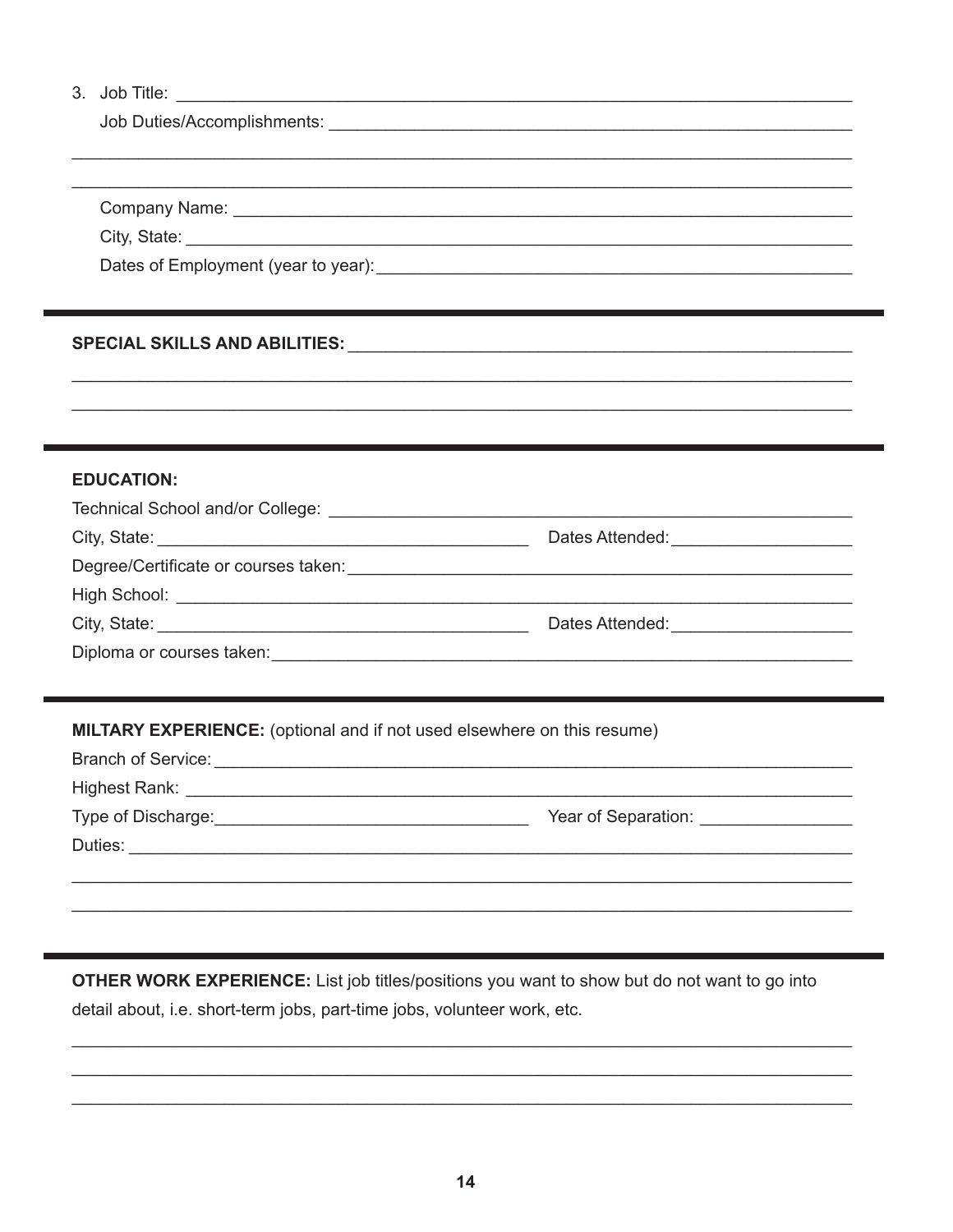### **10 Tips for the Effective Resume**

- 1. If possible, use a computer to prepare your resume. There are computer programs that make it easy to produce a professional looking resume. Your Wisconsin Job Center, school, library, or quick print shop can help.
- 2. Do not include irrelevant personal information (age, weight, height, marital status, etc.).
- 3. Do not include salary and wages.
- 4. Center or justify all headings. Don't use abbreviations.
- 5. Be positive. Identify accomplishments.

### **Using Electronic Resumes in Wisconsin and nationwide**

The information for your resume can be fed into databases as an electronic resume.

Electronic resumes are searchable by potential employers who aim to select resumes for further scrutiny.

In Wisconsin, you may post your resume on Job Center of Wisconsin, an internet-based service.

### Visit **http://www.JobCenterOfWisconsin.com**

From the "Job Seeker Tools" menu on the toolbar, you will first need to establish an account Once you have your password-protected account, return to the "Job Seeker Tools" menu

- 6. Use action verbs. For more information, read the publication, "The Right Words to Use in Your Job Search" (DETJ-9463- P).
- 7. Be specific. Use concise sentences, Keep it short (one page is best).
- 8. Make sure your resume "looks good" (neat and readable).
	- 9. Proofread the master copy carefully. Have someone else proofread the master copy carefully.
	- 10. Inspect photocopies for clarity, smudges and marks.

and choose, "Create/Update Résumé". Complete instructions, and help text is available on the web site.

When posting a searchable resumes, it is important to accurately represent your work experience, education and training, skills, and availability. Be sure to use keywords and phrases specific to your education, skills and work experience.

Job Center of Wisconsin permits searches on the following fields for your matching keywords:

- **• Employment Profile**
- **• Work Experience**
- **• Education**

You are in control of the information you provide. No personally identifiable information will be displayed to the employer. If the employer decides to contact you, it will be by email.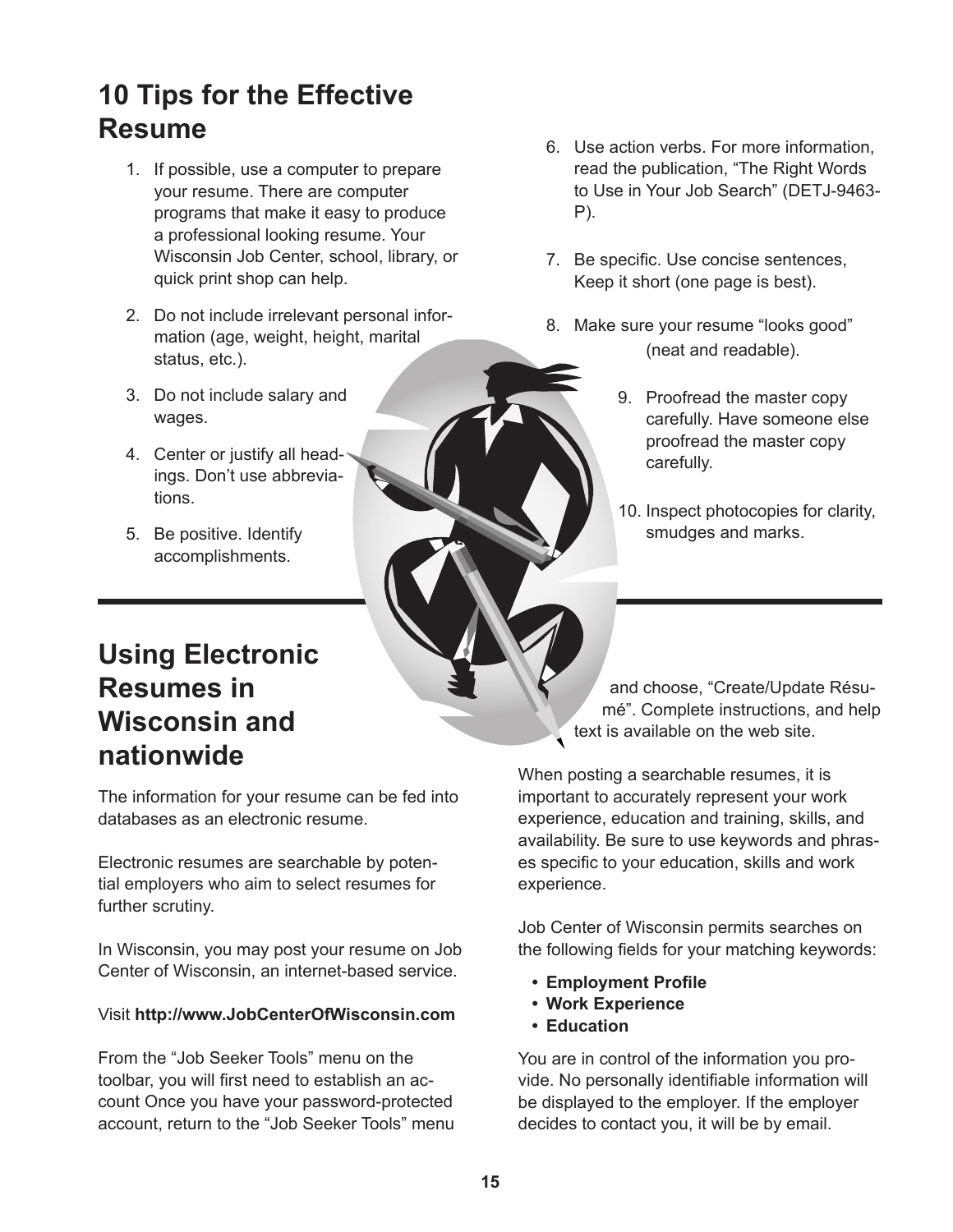

### **Your Wisconsin Job Center features additional publications to guide you with your resumes and applications**

Personal Data Record (DETJ-4937) Thoughts on Resumes (DETJ-4658-P) The Right Words to Use in Your Job Search (DETJ-9463-P)

**Publications are also available through Wisconsin Job Centers on these topics related to job search success**

### **INTERVIEWING**

Keys to Successful Interviewing

- (DETJ-6951-P)
- Hidden Elements of Interviewing
	- (DETJ-9484-P)
- Informational Interviewing
	- (DETJ-9407-P)

### **JOB SEARCH**

- Tips on Finding Summer Jobs
- (DETJ-5641-P)
- **Networking** 
	- (DETJ-9455-P)
- Where to Look for Job Opportunities
- (DETJ-9467-P)

- To obtain single copies of this publication, visit your nearest Wisconsin Job Center. For multiple copies of this or other Wisconsin
- Job Center publications, contact Document Sales at 1-800-
- DOC-SALE (Visa/MasterCard accepted).
- We invite your comments. Send an e-mail message to:
- jobcenter@dwd.wisconsin.gov
- - *The Wisconsin Department of Workforce Development (DWD) is*
	- *an equal opportunity employer and service provider.*
	- *If you have a disability and need to access this information in*
	- *an alternate format or need it translated to another language,*
	- *please contact the DWD Equal Employment Opportunities office*
- DETJ-9433-P (R. 11/2008) *(e-mail: EEO@dwd.wisconsin.gov).*